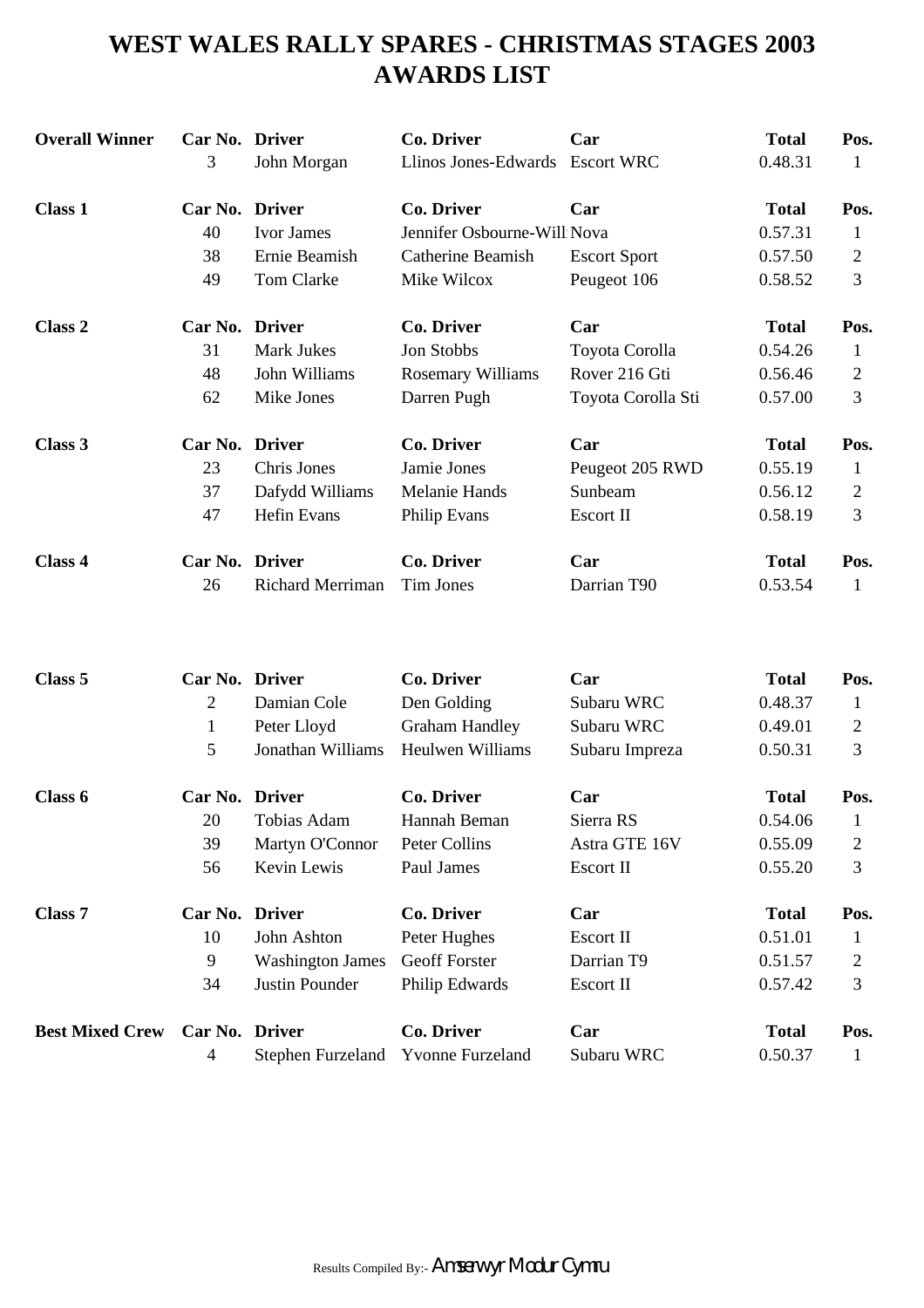# WEST WALES RALLY SPARES - CHRISTMAS STAGES 2003 FINAL RESULTS

|                          |                         |                              |                        |                  |              | <b>Position</b> | <b>Position</b>          |
|--------------------------|-------------------------|------------------------------|------------------------|------------------|--------------|-----------------|--------------------------|
| Car No. Driver           |                         | Co. Driver                   | Make & Model           | <b>Class</b>     | <b>Total</b> | <b>Overall</b>  | In Class                 |
| 3                        | John Morgan             | Llinos Jones-Edwards         | <b>Escort WRC</b>      | 5                | 00.48.31     | 1               |                          |
| $\overline{2}$           | Damian Cole             | Den Golding                  | Subaru WRC             | 5                | 00.48.37     | $\overline{2}$  | 1                        |
| 1                        | Peter Lloyd             | <b>Graham Handley</b>        | Subaru WRC             | 5                | 00.49.01     | 3               | $\overline{2}$           |
| 5                        | Jonathan Williams       | Heulwen Williams             | Subaru Impreza         | 5                | 00.50.31     | $\overline{4}$  | 3                        |
| $\overline{\mathcal{L}}$ | Stephen Furzeland       | <b>Yvonne Furzeland</b>      | Subaru WRC             | 5                | 00.50.37     | 5               | $\overline{4}$           |
| 11                       | Paul Chapman            | Ken Roberts                  | DAM 4100 Gti           | 5                | 00.50.53     | 6               | $\overline{5}$           |
| 7                        | Robert Tout             | Dan Holley                   | Mitsibushi Evo         | 5                | 00.50.55     | $\overline{7}$  | 6                        |
| 10                       | John Ashton             | Peter Hughes                 | Escort II              | $\tau$           | 00.51.01     | $\overline{8}$  | $\mathbf{1}$             |
| 9                        | <b>Washington James</b> | <b>Geoff Forster</b>         | Darrian T9             | $\overline{7}$   | 00.51.57     | 9               | $\overline{2}$           |
| 27                       | Mandy Bowman            | Ken Bowman                   | Mitsibushi Evo V       | 5                | 00.53.34     | 10              | $\boldsymbol{7}$         |
| 21                       | Tony Morgan             | <b>Byron Jones</b>           | Mitsibushi Evo 7       | 5                | 00.53.37     | 11              | $\overline{8}$           |
| 26                       | Richard Merriman        | Tim Jones                    | Darrian T90            | $\overline{4}$   | 00.53.54     | 12              | $\mathbf{1}$             |
| 20                       | Tobias Adam             | Hannah Beman                 | Sierra RS              | 6                | 00.54.06     | 13              | $\mathbf{1}$             |
| 31                       | Mark Jukes              | Jon Stobbs                   | Toyota Corolla         | $\overline{2}$   | 00.54.26     | 14              | $\mathbf{1}$             |
| 39                       | Martyn O'Connor         | Peter Collins                | Astra GTE 16V          | 6                | 00.55.09     | 15              | $\overline{2}$           |
| 23                       | Chris Jones             | Jamie Jones                  | Peugeot 205 RWD        | 3                | 00.55.19     | 16              | $\mathbf{1}$             |
| 56                       | Kevin Lewis             | Paul James                   | Escort II              | 6                | 00.55.20     | 17              | 3                        |
| 58                       | Wyn Griffiths           | <b>Tony Powell</b>           | Escort II              | 6                | 00.55.31     | 18              | $\overline{4}$           |
| 30                       | Wayne Palmer            | <b>Martin Jones</b>          | Escort II              | 6                | 00.55.34     | 19              | $\overline{5}$           |
| 15                       | Alun "Timo" Evans       | Huw Williams                 | Mitsibushi Evo 6       | 5                | 00.55.41     | 20              | $\overline{9}$           |
| 37                       | Dafydd Williams         | Melanie Hands                | Sunbeam                | 3                | 00.56.12     | 21              | $\overline{2}$           |
| 41                       | Mike Kimber             | Jerry Jones                  | Peugeot 205 Gti        | 6                | 00.56.23     | 22              | 6                        |
| 48                       | John Williams           | <b>Rosemary Williams</b>     | Rover 216 Gti          | $\overline{2}$   | 00.56.46     | 23              | $\overline{2}$           |
| 62                       | Mike Jones              | Darren Pugh                  | Toyota Corolla Sti     | $\mathbf{2}$     | 00.57.00     | 24              | $\overline{3}$           |
| 40                       | Ivor James              | Jennifer Osbourne-Willi Nova |                        | 1                | 00.57.31     | 25              | $\mathbf{1}$             |
| 43                       | Gavin Lloyd             | Paul Jenkins                 | Escort II              | 6                | 00.57.36     | 26              | $\boldsymbol{7}$         |
| 34                       | Justin Pounder          | Philip Edwards               | Escort II              | $\overline{7}$   | 00.57.42     | 27              | $\overline{3}$           |
| 38                       | Ernie Beamish           | Catherine Beamish            | <b>Escort Sport</b>    | $\mathbf{1}$     | 00.57.50     | 28              | $\overline{2}$           |
| 47                       | Hefin Evans             | Philip Evans                 | Escort II              | 3                | 00.58.19     | 29              | $\overline{3}$           |
| 61                       | Paul Dark               | <b>Andrew Edwards</b>        | Peugeot 205 Gti        | $\overline{2}$   | 00.58.43     | 30              | $\overline{4}$           |
| 49                       | Tom Clarke              | Mike Wilcox                  | Peugeot 106            | $\mathbf{1}$     | 00.58.52     | 31              | $\overline{3}$           |
| 29                       | Vicki Price             | John Morris                  | Peugeot 106            | $\overline{2}$   | 00.59.00     | 32              | 5                        |
| 55                       | <b>Cerith Davies</b>    | Seyyan John                  | Vauxhall Astra         | $\mathbf{1}$     | 00.59.27     | $\overline{33}$ | $\overline{4}$           |
| 57                       | <b>Matthew Curzon</b>   | Kath Curzon                  | Vauxhall Nova          | $\mathbf{1}$     | 00.59.37     | $\overline{34}$ | 5                        |
| 44                       | Alan Perrott            | Paul Lisney                  | <b>Escort Twin-Cam</b> | 3                | 00.59.46     | 35              | $\overline{\mathcal{L}}$ |
| 18                       | David Harris            | Phil Wilkinson               | Escort                 | 3                | 01.00.39     | 36              | 5                        |
| 54                       | Robert Hughes           | Nick Beckett                 | Peugeot 205 Gti        | $\overline{3}$   | 01.00.40     | 37              | 6                        |
| 33                       | Anton Du Croq-Slip      | Phillip McElveen             | Peugeot 205 Gti        | 3                | 01.01.28     | 38              | 7                        |
| 51                       | Matthew Powell          | Mark Bowen                   | Peugeot 205 Gti        | $\overline{2}$   | 01.02.23     | 39              | 6                        |
| 28                       | Chris Beer              | Len Beer                     | Escort I               | $\overline{2}$   | 01.02.52     | 40              | $\overline{7}$           |
|                          | Andrew Lawson           | Gareth Shell                 | Escort II              | $\overline{2}$   |              | 41              | $8\,$                    |
| 45                       |                         |                              |                        | $\overline{2}$   | 01.03.09     |                 | 9                        |
| 35                       | Mark Andrew             | <b>Aled Richards</b>         | Escort I               |                  | 01.04.01     | 42              |                          |
| 59                       | Ieuan Roberts           | <b>Raymond Davies</b>        | Hillman Avenger        | 6                | 01.04.20     | 43              | $8\,$                    |
| 60                       | Wayne Hopton            | Roger Fisher                 | Sunbeam                | $\overline{2}$   | 01.07.41     | 44              | 10                       |
| 6                        | Roger Binyon            | Nick Bray                    | <b>DAM 4100</b>        | 5                | Retired      |                 |                          |
| $\,8\,$                  | Tim Wilson              | Laurie Walker                | <b>Escort RS</b>       | $\overline{7}$   | Retired      |                 |                          |
| 12                       | Mark Williams           | Ken Rees                     | <b>Escort RS</b>       | $\overline{4}$   | Retired      |                 |                          |
| 16                       | <b>Andrew Dark</b>      | Paul Williams                | Subaru Sti             | 5                | Retired      |                 |                          |
| 19                       | David Allmark           | John Tate                    | Escort II              | 7                | Retired      |                 |                          |
| 22                       | Peter Roach             | Rob Thomas                   | Escort                 | $\boldsymbol{6}$ | Retired      |                 |                          |
| 24                       | Sebastian Ling          | <b>James Phillips</b>        | Mitibushi Evo 4        | 5                | Retired      |                 |                          |
| 25                       | Chris Tooze             | Jo Tooze                     | Corsa Maxi             | $\sqrt{2}$       | Retired      |                 |                          |
| 36                       | Kevin Jones             | <b>Gareth Jones</b>          | Vauxhall Nova          | $\sqrt{2}$       | Retired      |                 |                          |
| 42                       | Carwyn Thomas           | <b>Jason Thomas</b>          | Vauxhall Astra         | 6                | Retired      |                 |                          |
| 46                       | Leigh Phillips          | Alex Ruskin                  | MG Maestro Turbo       | $\tau$           | Retired      |                 |                          |
| 50                       | Kevin Price             | Jane Price                   | Vauxhall Nova          | $\overline{2}$   | Retired      |                 |                          |
| 52                       | Rob Mill                | Jeff Cottle                  | Fiat X19               | 3                | Retired      |                 |                          |
| 53                       | David Goodman           | Paul Goodman                 | Peugeot 205 Gti        | $\overline{2}$   | Retired      |                 |                          |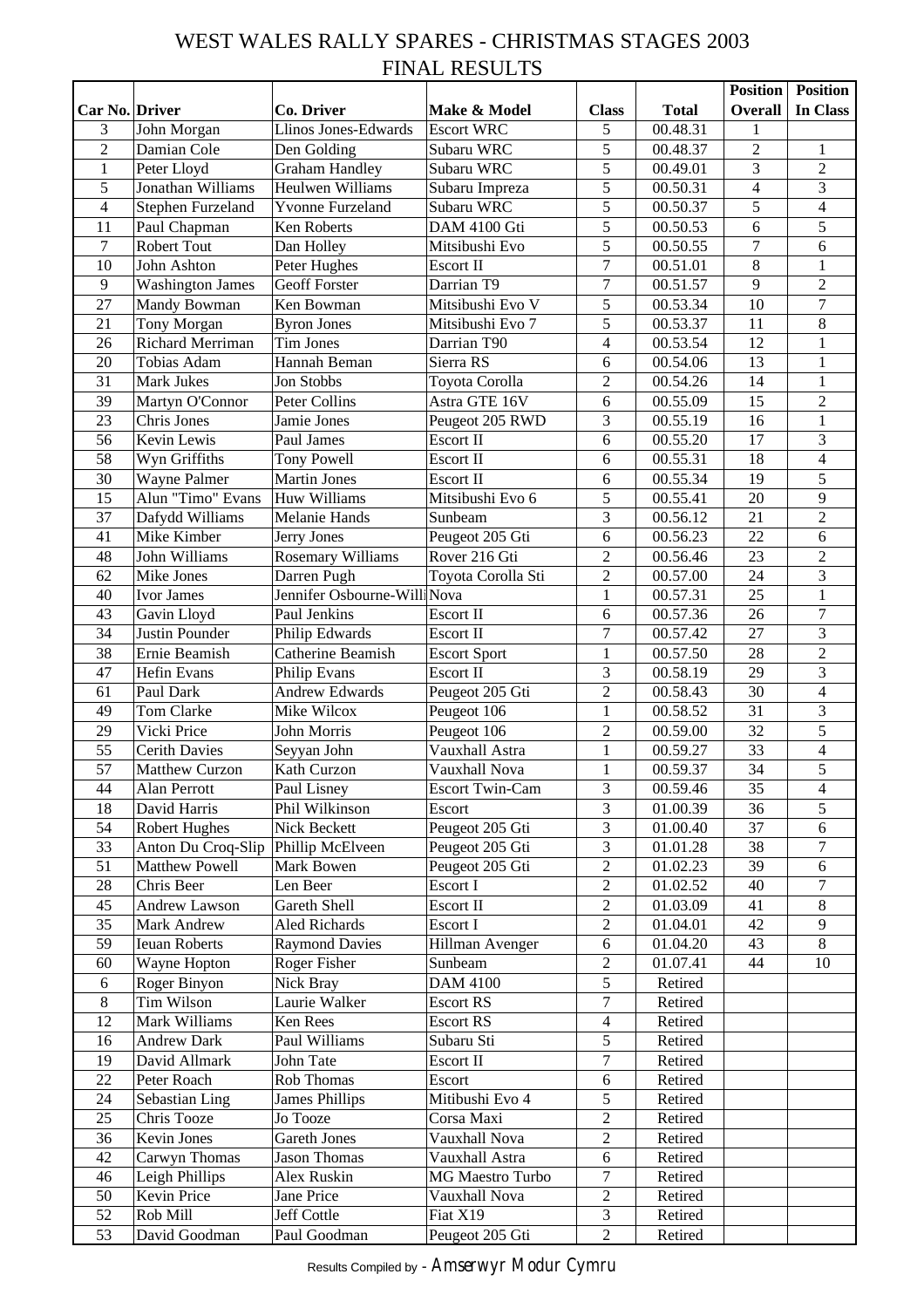# WEST WALES RALLY SPARES - CHRISTMAS STAGES 2003 RESULTS IN CAR NUMBER ORDER

|                 |                                     |                              |                     |                |         |         |         |                           |       |       |              | <b>Position</b> | <b>Position</b> |
|-----------------|-------------------------------------|------------------------------|---------------------|----------------|---------|---------|---------|---------------------------|-------|-------|--------------|-----------------|-----------------|
| Car No. Driver  |                                     | Co. Driver                   | Make & Model        | <b>Class</b>   | Stage 1 | Stage 2 | Stage 3 | Stage 4   Stage 5   Other |       |       | <b>Total</b> | <b>Overall</b>  | In Class        |
| 1               | Peter Lloyd                         | <b>Graham Handley</b>        | Subaru WRC          | 5              | 12.26   | 11.59   | 08.18   | 08.11                     | 08.07 | 00.00 | 00.49.01     | 3               | $\overline{c}$  |
| $\overline{2}$  | Damian Cole                         | Den Golding                  | Subaru WRC          | 5              | 12.14   | 11.55   | 08.13   | 08.16                     | 07.59 | 00.00 | 00.48.37     | $\overline{2}$  | $\mathbf{1}$    |
| 3               | John Morgan                         | Llinos Jones-Edwards         | <b>Escort WRC</b>   | 5              | 12.15   | 11.41   | 08.09   | 08.04                     | 07.52 | 00.30 | 00.48.31     | $\mathbf{1}$    |                 |
| $\overline{4}$  | Stephen Furzeland                   | <b>Yvonne Furzeland</b>      | Subaru WRC          | 5              | 12.56   | 12.25   | 08.44   | 08.25                     | 08.07 | 00.00 | 00.50.37     | 5               | $\overline{4}$  |
| 5               | Jonathan Williams                   | Heulwen Williams             | Subaru Impreza      | 5              | 13.01   | 12.30   | 08.30   | 08.23                     | 08.07 | 00.00 | 00.50.31     | $\overline{4}$  | $\overline{3}$  |
| $6\,$           | Roger Binyon                        | Nick Bray                    | <b>DAM 4100</b>     | 5              | 14.13   | 13.21   | 08.53   |                           |       | 00.00 | Retired      |                 |                 |
| $\tau$          | Robert Tout                         | Dan Holley                   | Mitsibushi Evo      | 5              | 13.13   | 12.24   | 08.31   | 08.40                     | 08.07 | 00.00 | 00.50.55     | $\tau$          | 6               |
| 8               | <b>Tim Wilson</b>                   | Laurie Walker                | <b>Escort RS</b>    | $\overline{7}$ | 13.36   |         |         |                           |       | 00.00 | Retired      |                 |                 |
| $\overline{9}$  | <b>Washington James</b>             | <b>Geoff Forster</b>         | Darrian T9          | $\overline{7}$ | 13.29   | 12.55   | 08.48   | 08.38                     | 08.07 | 00.00 | 00.51.57     | 9               | $\overline{2}$  |
| 10              | John Ashton                         | Peter Hughes                 | Escort II           | $\overline{7}$ | 13.14   | 12.23   | 08.39   | 08.38                     | 08.07 | 00.00 | 00.51.01     | $8\,$           | $\mathbf{1}$    |
| 11              | Paul Chapman                        | Ken Roberts                  | DAM 4100 Gti        | 5              | 12.54   | 12.46   | 08.30   | 08.36                     | 08.07 | 00.00 | 00.50.53     | 6               | 5               |
| $\overline{12}$ | Mark Williams                       | Ken Rees                     | <b>Escort RS</b>    | $\overline{4}$ |         |         |         |                           |       | 00.00 | Retired      |                 |                 |
| 15              | Alun "Timo" Evans                   | Huw Williams                 | Mitsibushi Evo 6    | 5              | 14.05   | 15.01   | 09.05   | 09.23                     | 08.07 | 00.00 | 00.55.41     | 20              | 9               |
| 16              | <b>Andrew Dark</b>                  | Paul Williams                | Subaru Sti          | 5              | 13.14   | 12.56   | 08.47   | 08.44                     | 08.07 | 00.00 | Retired      |                 |                 |
| 18              | David Harris                        | Phil Wilkinson               | Escort              | 3              | 21.00   | 13.21   | 09.06   | 09.05                     | 08.07 | 00.00 | 01.00.39     | 36              | 5               |
| 19              | David Allmark                       | John Tate                    | Escort II           | $\overline{7}$ | 14.09   | 13.30   | 09.45   |                           |       | 00.00 | Retired      |                 |                 |
| 20              | Tobias Adam                         | Hannah Beman                 | Sierra RS           | 6              | 13.50   | 13.16   | 09.29   | 09.24                     | 08.07 | 00.00 | 00.54.06     | 13              | $\mathbf{1}$    |
| 21              | Tony Morgan                         | <b>Byron Jones</b>           | Mitsibushi Evo 7    | 5              | 14.02   | 13.13   | 09.19   | 08.56                     | 08.07 | 00.00 | 00.53.37     | 11              | 8               |
| $\overline{22}$ | Peter Roach                         | Rob Thomas                   | Escort              | 6              |         |         |         |                           |       | 00.00 | Retired      |                 |                 |
| $\overline{23}$ | Chris Jones                         | Jamie Jones                  | Peugeot 205 RWD     | 3              | 14.12   | 13.57   | 09.30   | 09.33                     | 08.07 | 00.00 | 00.55.19     | 16              | $\mathbf{1}$    |
| 24              | Sebastian Ling                      | <b>James Phillips</b>        | Mitibushi Evo 4     | 5              | 13.12   | 20.07   | 09.32   |                           |       | 00.00 | Retired      |                 |                 |
| 25              | Chris Tooze                         | Jo Tooze                     | Corsa Maxi          | $\overline{2}$ | 21.00   |         |         |                           |       | 00.00 | Retired      |                 |                 |
| 26              | Richard Merriman                    | <b>Tim Jones</b>             | Darrian T90         | $\overline{4}$ | 14.03   | 13.36   | 09.05   | 09.03                     | 08.07 | 00.00 | 00.53.54     | 12              | $\mathbf{1}$    |
| 27              | Mandy Bowman                        | Ken Bowman                   | Mitsibushi Evo V    | 5              | 13.29   | 13.22   | 09.24   | 09.12                     | 08.07 | 00.00 | 00.53.34     | 10              | $\tau$          |
| 28              | Chris Beer                          | Len Beer                     | Escort I            | $\overline{2}$ | 21.00   | 14.01   | 09.57   | 09.47                     | 08.07 | 00.00 | 01.02.52     | 40              | $\tau$          |
| $\overline{29}$ | Vicki Price                         | John Morris                  | Peugeot 106         | $\overline{2}$ | 15.29   | 14.57   | 10.26   | 10.01                     | 08.07 | 00.00 | 00.59.00     | 32              | $\overline{5}$  |
| 30              | Wayne Palmer                        | <b>Martin Jones</b>          | Escort II           | 6              | 14.16   | 13.45   | 09.49   | 09.37                     | 08.07 | 00.00 | 00.55.34     | 19              | 5               |
| 31              | Mark Jukes                          | Jon Stobbs                   | Toyota Corolla      | $\overline{2}$ | 13.43   | 13.16   | 09.31   | 09.49                     | 08.07 | 00.00 | 00.54.26     | 14              | $\mathbf 1$     |
| 33              | Anton Du Croq-Slip Phillip McElveen |                              | Peugeot 205 Gti     | 3              | 15.06   | 14.53   | 13.16   | 10.06                     | 08.07 | 00.00 | 01.01.28     | 38              | $\tau$          |
| 34              | Justin Pounder                      | Philip Edwards               | Escort II           | $\overline{7}$ | 14.45   | 14.52   | 10.07   | 09.51                     | 08.07 | 00.00 | 00.57.42     | 27              | 3               |
| 35              | Mark Andrew                         | Aled Richards                | Escort I            | $\overline{2}$ | 15.53   | 20.51   | 09.39   | 09.31                     | 08.07 | 00.00 | 01.04.01     | 42              | 9               |
| 36              | <b>Kevin Jones</b>                  | <b>Gareth Jones</b>          | Vauxhall Nova       | $\overline{2}$ |         |         |         |                           |       | 00.00 | Retired      |                 |                 |
| $\overline{37}$ | Dafydd Williams                     | Melanie Hands                | Sunbeam             | $\overline{3}$ | 14.18   | 13.58   | 10.21   | 09.28                     | 08.07 | 00.00 | 00.56.12     | 21              | $\overline{2}$  |
| 38              | Ernie Beamish                       | Catherine Beamish            | <b>Escort Sport</b> | $\mathbf{1}$   | 14.24   | 14.03   | 09.59   | 11.17                     | 08.07 | 00.00 | 00.57.50     | 28              | $\overline{2}$  |
| 39              | Martyn O'Connor                     | Peter Collins                | Astra GTE 16V       | 6              | 14.30   | 13.38   | 09.37   | 09.17                     | 08.07 | 00.00 | 00.55.09     | 15              | $\overline{2}$  |
| 40              | Ivor James                          | Jennifer Osbourne-Willi Nova |                     | $\mathbf{1}$   | 14.47   | 14.37   | 10.05   | 09.55                     | 08.07 | 00.00 | 00.57.31     | 25              | $\mathbf{1}$    |
| 41              | Mike Kimber                         | Jerry Jones                  | Peugeot 205 Gti     | 6              | 14.24   | 13.54   | 10.02   | 09.56                     | 08.07 | 00.00 | 00.56.23     | 22              | 6               |
| 42              | Carwyn Thomas                       | <b>Jason Thomas</b>          | Vauxhall Astra      | 6              |         |         |         |                           |       | 00.00 | Retired      |                 |                 |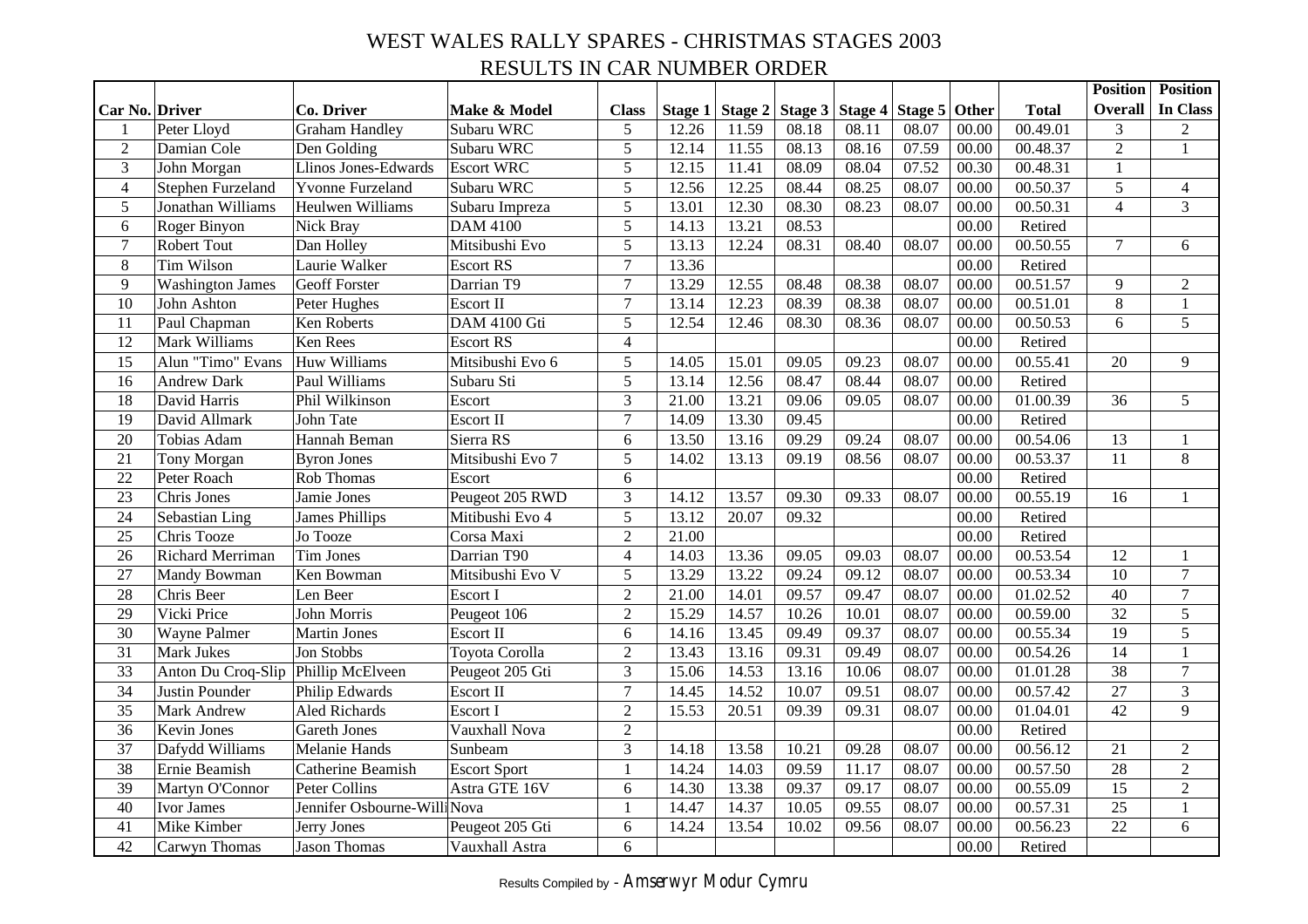#### WEST WALES RALLY SPARES - CHRISTMAS STAGES 2003 RESULTS IN CAR NUMBER ORDER

|                       |                       |                          |                         |                |       |       |                                                         |       |       |       |              | <b>Position</b> | <b>Position</b> |
|-----------------------|-----------------------|--------------------------|-------------------------|----------------|-------|-------|---------------------------------------------------------|-------|-------|-------|--------------|-----------------|-----------------|
| <b>Car No. Driver</b> |                       | Co. Driver               | Make & Model            | <b>Class</b>   |       |       | Stage 1   Stage 2   Stage 3   Stage 4   Stage 5   Other |       |       |       | <b>Total</b> | Overall         | In Class        |
| 43                    | Gavin Lloyd           | Paul Jenkins             | Escort II               | 6              | 14.50 | 14.40 | 10.07                                                   | 09.52 | 08.07 | 00.00 | 00.57.36     | 26              | $\mathcal{I}$   |
| 44                    | Alan Perrott          | Paul Lisney              | <b>Escort Twin-Cam</b>  | 3              | 15.51 | 14.57 | 10.57                                                   | 09.54 | 08.07 | 00.00 | 00.59.46     | 35              | $\overline{4}$  |
| 45                    | <b>Andrew Lawson</b>  | Gareth Shell             | Escort II               | $\overline{2}$ | 21.00 | 14.32 | 09.49                                                   | 09.41 | 08.07 | 00.00 | 01.03.09     | 41              | 8               |
| 46                    | Leigh Phillips        | Alex Ruskin              | <b>MG Maestro Turbo</b> | 7              | 16.25 | 20.33 | 10.43                                                   |       |       | 00.00 | Retired      |                 |                 |
| 47                    | Hefin Evans           | Philip Evans             | Escort II               | 3              | 15.11 | 14.28 | 10.22                                                   | 10.11 | 08.07 | 00.00 | 00.58.19     | 29              | 3               |
| 48                    | John Williams         | <b>Rosemary Williams</b> | Rover 216 Gti           | $\overline{2}$ | 14.43 | 14.18 | 09.55                                                   | 09.43 | 08.07 | 00.00 | 00.56.46     | 23              | $\overline{2}$  |
| 49                    | Tom Clarke            | Mike Wilcox              | Peugeot 106             |                | 15.21 | 14.53 | 10.20                                                   | 10.11 | 08.07 | 00.00 | 00.58.52     | 31              | 3               |
| 50                    | Kevin Price           | Jane Price               | Vauxhall Nova           | 2              |       |       |                                                         |       |       | 00.00 | Retired      |                 |                 |
| 51                    | <b>Matthew Powell</b> | Mark Bowen               | Peugeot 205 Gti         | $\overline{2}$ | 19.45 | 14.37 | 10.02                                                   | 09.52 | 08.07 | 00.00 | 01.02.23     | 39              | 6               |
| 52                    | Rob Mill              | <b>Jeff Cottle</b>       | Fiat X19                | 3              |       |       |                                                         |       |       | 00.00 | Retired      |                 |                 |
| 53                    | David Goodman         | Paul Goodman             | Peugeot 205 Gti         | $\overline{2}$ |       |       |                                                         |       |       | 00.00 | Retired      |                 |                 |
| 54                    | Robert Hughes         | Nick Beckett             | Peugeot 205 Gti         | 3              | 17.55 | 14.57 | 09.52                                                   | 09.49 | 08.07 | 00.00 | 01.00.40     | 37              | 6               |
| 55                    | <b>Cerith Davies</b>  | Seyyan John              | Vauxhall Astra          |                | 15.54 | 15.09 | 10.13                                                   | 10.04 | 08.07 | 00.00 | 00.59.27     | 33              | $\overline{4}$  |
| 56                    | Kevin Lewis           | Paul James               | Escort II               | 6              | 14.08 | 14.03 | 09.31                                                   | 09.31 | 08.07 | 00.00 | 00.55.20     | 17              | 3               |
| 57                    | <b>Matthew Curzon</b> | Kath Curzon              | Vauxhall Nova           |                | 15.30 | 15.18 | 10.20                                                   | 10.22 | 08.07 | 00.00 | 00.59.37     | 34              | 5               |
| 58                    | Wyn Griffiths         | <b>Tony Powell</b>       | Escort II               | 6              | 14.21 | 13.58 | 09.38                                                   | 09.27 | 08.07 | 00.00 | 00.55.31     | 18              | $\overline{4}$  |
| 59                    | Ieuan Roberts         | <b>Raymond Davies</b>    | Hillman Avenger         | 6              | 17.05 | 16.33 | 11.21                                                   | 11.14 | 08.07 | 00.00 | 01.04.20     | 43              | 8               |
| 60                    | Wayne Hopton          | Roger Fisher             | Sunbeam                 | $\overline{2}$ | 16.42 | 15.58 | 10.54                                                   | 16.00 | 08.07 | 00.00 | 01.07.41     | 44              | 10              |
| 61                    | Paul Dark             | <b>Andrew Edwards</b>    | Peugeot 205 Gti         | $\overline{2}$ | 15.08 | 14.24 | 11.14                                                   | 09.50 | 08.07 | 00.00 | 00.58.43     | 30              | $\overline{4}$  |
| 62                    | Mike Jones            | Darren Pugh              | Toyota Corolla Sti      | 2              | 14.50 | 14.08 | 10.01                                                   | 09.54 | 08.07 | 00.00 | 00.57.00     | 24              | 3               |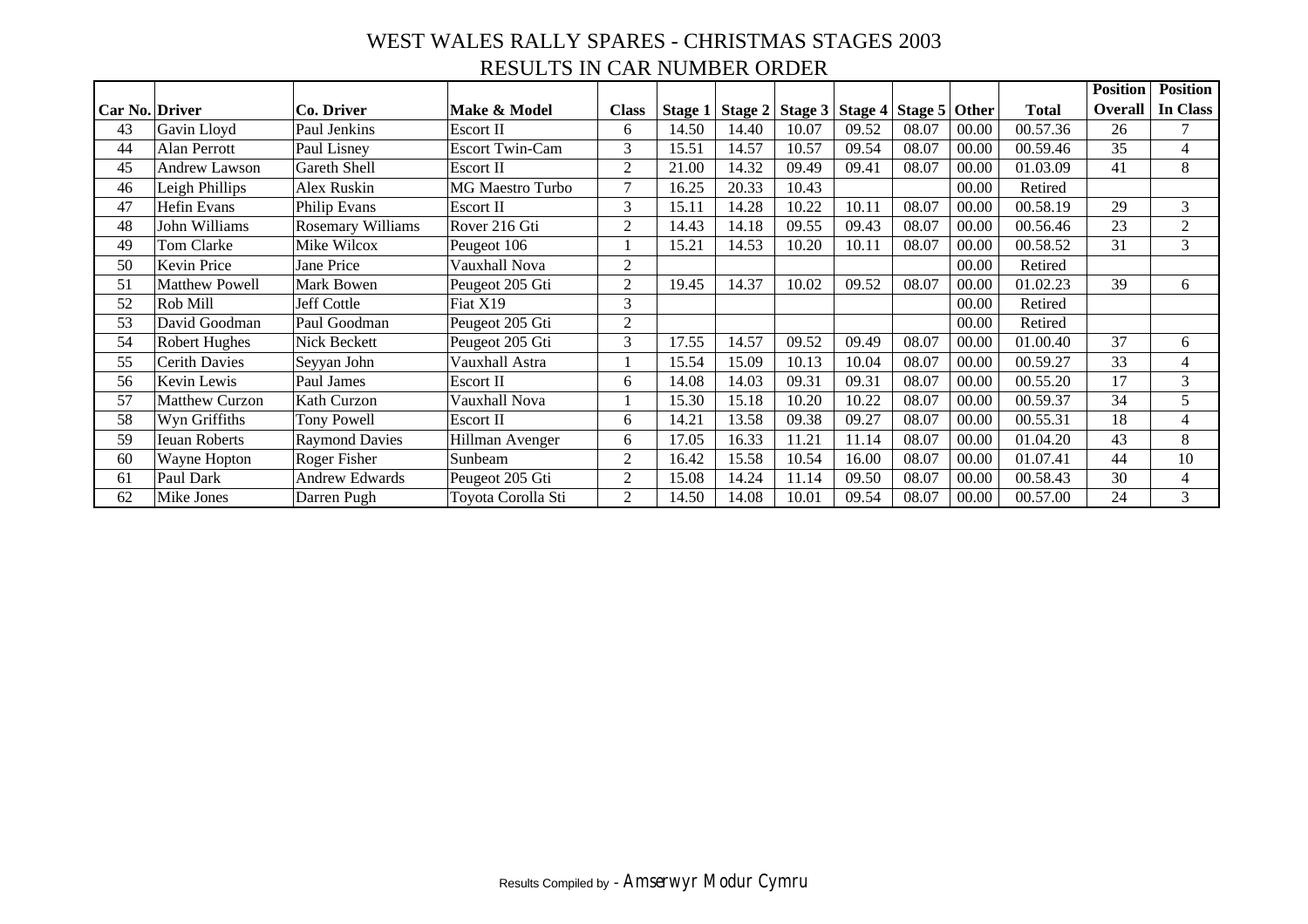# WEST WALES RALLY SPARES - CHRISTMAS STAGES 2003 FINAL RESULTS BY CLASS

|                       |                       |                          |                     |              |              | <b>Position</b> | <b>Position In</b> |
|-----------------------|-----------------------|--------------------------|---------------------|--------------|--------------|-----------------|--------------------|
| <b>Car No. Driver</b> |                       | Co. Driver               | Make & Model        | <b>Class</b> | <b>Total</b> | <b>Overall</b>  | <b>Class</b>       |
| 40                    | <b>Ivor James</b>     | Jennifer Osbourne-WiNova |                     |              | 00.57.31     | 25              |                    |
| 38                    | Ernie Beamish         | Catherine Beamish        | <b>Escort Sport</b> |              | 00.57.50     | 28              |                    |
| 49                    | Tom Clarke            | Mike Wilcox              | Peugeot 106         |              | 00.58.52     | 31              |                    |
| 55                    | <b>Cerith Davies</b>  | Seyyan John              | Vauxhall Astra      |              | 00.59.27     | 33              |                    |
| 57                    | <b>Matthew Curzon</b> | Kath Curzon              | Vauxhall Nova       |              | 00.59.37     | 34              |                    |

|                       |                       |                          |                    |                |              | <b>Position</b> | <b>Position In</b> |
|-----------------------|-----------------------|--------------------------|--------------------|----------------|--------------|-----------------|--------------------|
| <b>Car No. Driver</b> |                       | <b>Co. Driver</b>        | Make & Model       | <b>Class</b>   | <b>Total</b> | <b>Overall</b>  | <b>Class</b>       |
| 31                    | <b>Mark Jukes</b>     | Jon Stobbs               | Toyota Corolla     | 2              | 00.54.26     | 14              |                    |
| 48                    | John Williams         | <b>Rosemary Williams</b> | Rover 216 Gti      | 2              | 00.56.46     | 23              | $\overline{2}$     |
| 62                    | Mike Jones            | Darren Pugh              | Toyota Corolla Sti | 2              | 00.57.00     | 24              | 3                  |
| 61                    | Paul Dark             | <b>Andrew Edwards</b>    | Peugeot 205 Gti    | 2              | 00.58.43     | 30              | 4                  |
| 29                    | Vicki Price           | John Morris              | Peugeot 106        | $\overline{c}$ | 00.59.00     | 32              | 5                  |
| 51                    | <b>Matthew Powell</b> | Mark Bowen               | Peugeot 205 Gti    | 2              | 01.02.23     | 39              | 6                  |
| 28                    | Chris Beer            | Len Beer                 | Escort I           | 2              | 01.02.52     | 40              |                    |
| 45                    | <b>Andrew Lawson</b>  | Gareth Shell             | Escort II          | 2              | 01.03.09     | 41              | 8                  |
| 35                    | <b>Mark Andrew</b>    | Aled Richards            | Escort I           | 2              | 01.04.01     | 42              | 9                  |
| 60                    | Wayne Hopton          | <b>Roger Fisher</b>      | Sunbeam            | 2              | 01.07.41     | 44              | 10                 |
| 25                    | Chris Tooze           | Jo Tooze                 | Corsa Maxi         | 2              | Retired      |                 |                    |
| 36                    | <b>Kevin Jones</b>    | <b>Gareth Jones</b>      | Vauxhall Nova      | 2              | Retired      |                 |                    |
| 50                    | <b>Kevin Price</b>    | Jane Price               | Vauxhall Nova      | 2              | Retired      |                 |                    |
| 53                    | David Goodman         | Paul Goodman             | Peugeot 205 Gti    | $\mathfrak{D}$ | Retired      |                 |                    |

|                       |                      |                      |                        |              |              | <b>Position</b> | <b>Position In</b> |
|-----------------------|----------------------|----------------------|------------------------|--------------|--------------|-----------------|--------------------|
| <b>Car No. Driver</b> |                      | Co. Driver           | Make & Model           | <b>Class</b> | <b>Total</b> | <b>Overall</b>  | <b>Class</b>       |
| 23                    | Chris Jones          | Jamie Jones          | Peugeot 205 RWD        |              | 00.55.19     | 16              |                    |
| 37                    | Dafydd Williams      | <b>Melanie Hands</b> | Sunbeam                |              | 00.56.12     | 21              |                    |
| 47                    | <b>Hefin Evans</b>   | <b>Philip Evans</b>  | Escort II              | 3            | 00.58.19     | 29              |                    |
| 44                    | Alan Perrott         | Paul Lisney          | <b>Escort Twin-Cam</b> |              | 00.59.46     | 35              |                    |
| 18                    | David Harris         | Phil Wilkinson       | Escort                 |              | 01.00.39     | 36              |                    |
| 54                    | <b>Robert Hughes</b> | Nick Beckett         | Peugeot 205 Gti        |              | 01.00.40     | 37              | h                  |
| 33                    | Anton Du Croq-Slip   | Phillip McElveen     | Peugeot 205 Gti        | 3            | 01.01.28     | 38              |                    |
| 52                    | Rob Mill             | Jeff Cottle          | Fiat X19               |              | Retired      |                 |                    |

|                       |                         |                   |                         |              |              | <b>Position</b> | <b>Position In</b> |
|-----------------------|-------------------------|-------------------|-------------------------|--------------|--------------|-----------------|--------------------|
| <b>Car No. Driver</b> |                         | <b>Co. Driver</b> | Make & Model            | <b>Class</b> | <b>Total</b> | Overall         | <b>Class</b>       |
| 26                    | <b>Richard Merriman</b> | Tim Jones         | Darrian T <sub>90</sub> |              | 00.53.54     |                 |                    |
|                       | Mark Williams           | <b>Ken Rees</b>   | <b>Escort RS</b>        |              | Retired      |                 |                    |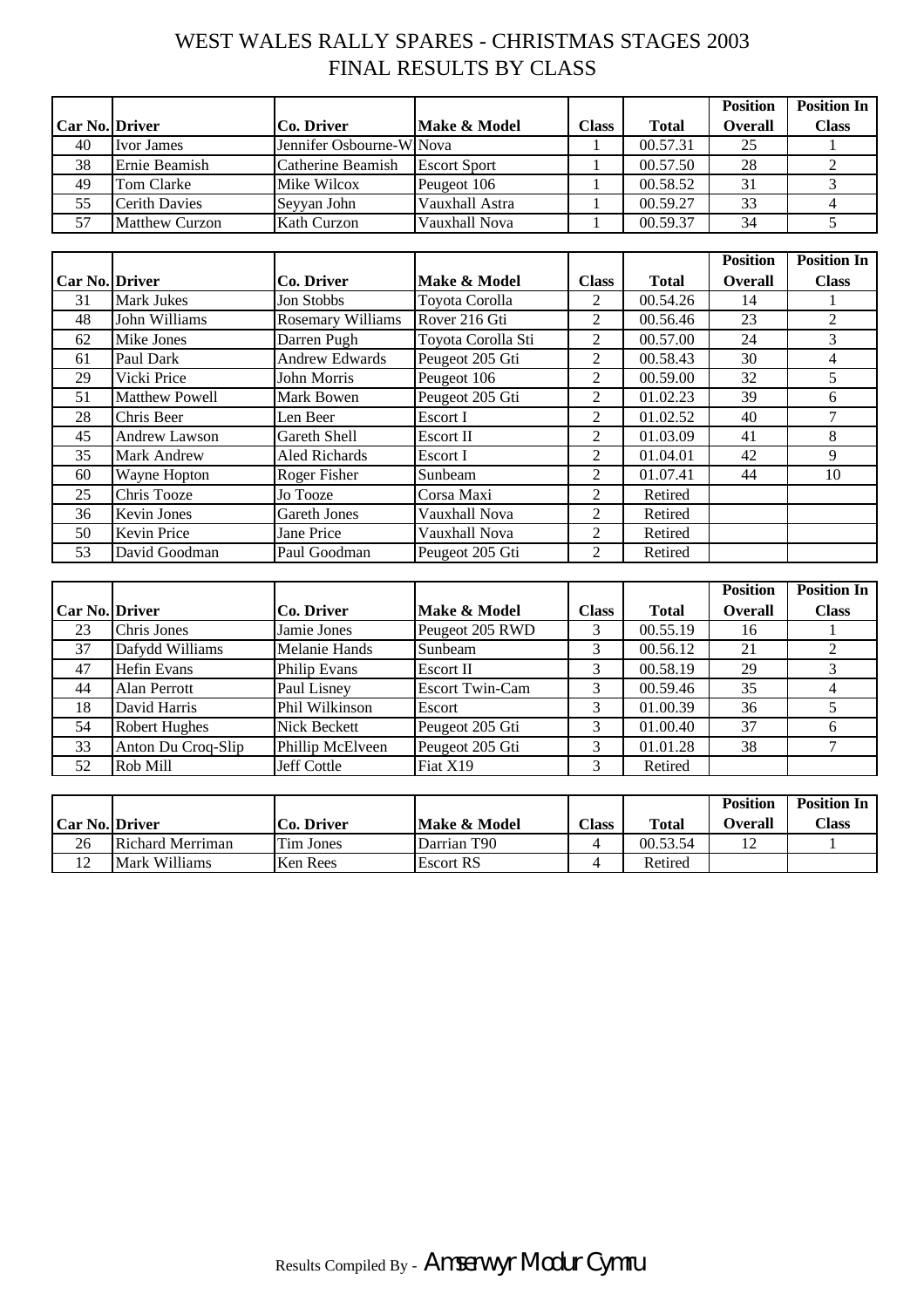# WEST WALES RALLY SPARES - CHRISTMAS STAGES 2003 FINAL RESULTS BY CLASS

|                |                    |                                 |                  |              |              | <b>Position</b> | <b>Position In</b> |
|----------------|--------------------|---------------------------------|------------------|--------------|--------------|-----------------|--------------------|
| Car No. Driver |                    | Co. Driver                      | Make & Model     | <b>Class</b> | <b>Total</b> | <b>Overall</b>  | <b>Class</b>       |
| 3              | John Morgan        | Llinos Jones-Edwards Escort WRC |                  | 5            | 00.48.31     |                 |                    |
| 2              | Damian Cole        | Den Golding                     | Subaru WRC       | 5            | 00.48.37     | 2               |                    |
|                | Peter Lloyd        | <b>Graham Handley</b>           | Subaru WRC       | 5            | 00.49.01     | 3               | $\mathfrak{D}$     |
| 5.             | Jonathan Williams  | <b>Heulwen Williams</b>         | Subaru Impreza   | 5            | 00.50.31     | 4               | 3                  |
| $\overline{4}$ | Stephen Furzeland  | <b>Yvonne Furzeland</b>         | Subaru WRC       | 5            | 00.50.37     | 5               | 4                  |
| 11             | Paul Chapman       | Ken Roberts                     | DAM 4100 Gti     | 5            | 00.50.53     | 6               | 5                  |
| 7              | <b>Robert Tout</b> | Dan Holley                      | Mitsibushi Evo   | 5            | 00.50.55     | 7               | 6                  |
| 27             | Mandy Bowman       | Ken Bowman                      | Mitsibushi Evo V | 5            | 00.53.34     | 10              |                    |
| 21             | Tony Morgan        | <b>Byron Jones</b>              | Mitsibushi Evo 7 | 5            | 00.53.37     | 11              | 8                  |
| 15             | Alun "Timo" Evans  | <b>Huw Williams</b>             | Mitsibushi Evo 6 | 5            | 00.55.41     | 20              | 9                  |
| 6              | Roger Binyon       | Nick Bray                       | DAM 4100         | 5            | Retired      |                 |                    |
| 16             | <b>Andrew Dark</b> | Paul Williams                   | Subaru Sti       | 5            | Retired      |                 |                    |
| 24             | Sebastian Ling     | <b>James Phillips</b>           | Mitibushi Evo 4  | 5            | Retired      |                 |                    |

|                       |                      |                       |                  |              |              | <b>Position</b> | <b>Position In</b> |
|-----------------------|----------------------|-----------------------|------------------|--------------|--------------|-----------------|--------------------|
| <b>Car No. Driver</b> |                      | Co. Driver            | Make & Model     | <b>Class</b> | <b>Total</b> | <b>Overall</b>  | <b>Class</b>       |
| 20                    | Tobias Adam          | Hannah Beman          | Sierra RS        | 6            | 00.54.06     | 13              |                    |
| 39                    | Martyn O'Connor      | Peter Collins         | Astra GTE 16V    | 6            | 00.55.09     | 15              |                    |
| 56                    | Kevin Lewis          | Paul James            | Escort II        | 6            | 00.55.20     | 17              |                    |
| 58                    | Wyn Griffiths        | <b>Tony Powell</b>    | Escort II        | 6            | 00.55.31     | 18              | 4                  |
| 30                    | Wayne Palmer         | <b>Martin Jones</b>   | <b>Escort II</b> | 6            | 00.55.34     | 19              |                    |
| 41                    | Mike Kimber          | Jerry Jones           | Peugeot 205 Gti  | 6            | 00.56.23     | 22              | <sub>6</sub>       |
| 43                    | Gavin Lloyd          | Paul Jenkins          | <b>Escort II</b> | 6            | 00.57.36     | 26              |                    |
| 59                    | <b>Ieuan Roberts</b> | <b>Raymond Davies</b> | Hillman Avenger  | 6            | 01.04.20     | 43              | 8                  |
| 22                    | Peter Roach          | Rob Thomas            | Escort           | 6            | Retired      |                 |                    |
| 42                    | Carwyn Thomas        | <b>Jason Thomas</b>   | Vauxhall Astra   | 6            | Retired      |                 |                    |

|                       |                         |                      |                         |              |              | <b>Position</b> | <b>Position In</b> |
|-----------------------|-------------------------|----------------------|-------------------------|--------------|--------------|-----------------|--------------------|
| <b>Car No. Driver</b> |                         | Co. Driver           | Make & Model            | <b>Class</b> | <b>Total</b> | <b>Overall</b>  | <b>Class</b>       |
| 10                    | John Ashton             | Peter Hughes         | <b>Escort II</b>        |              | 00.51.01     |                 |                    |
|                       | <b>Washington James</b> | <b>Geoff Forster</b> | Darrian T9              |              | 00.51.57     |                 |                    |
| 34                    | Justin Pounder          | Philip Edwards       | <b>Escort II</b>        |              | 00.57.42     | 27              |                    |
| 8                     | Tim Wilson              | Laurie Walker        | <b>Escort RS</b>        |              | Retired      |                 |                    |
| 19                    | David Allmark           | John Tate            | <b>Escort II</b>        |              | Retired      |                 |                    |
| 46                    | Leigh Phillips          | Alex Ruskin          | <b>MG Maestro Turbo</b> |              | Retired      |                 |                    |